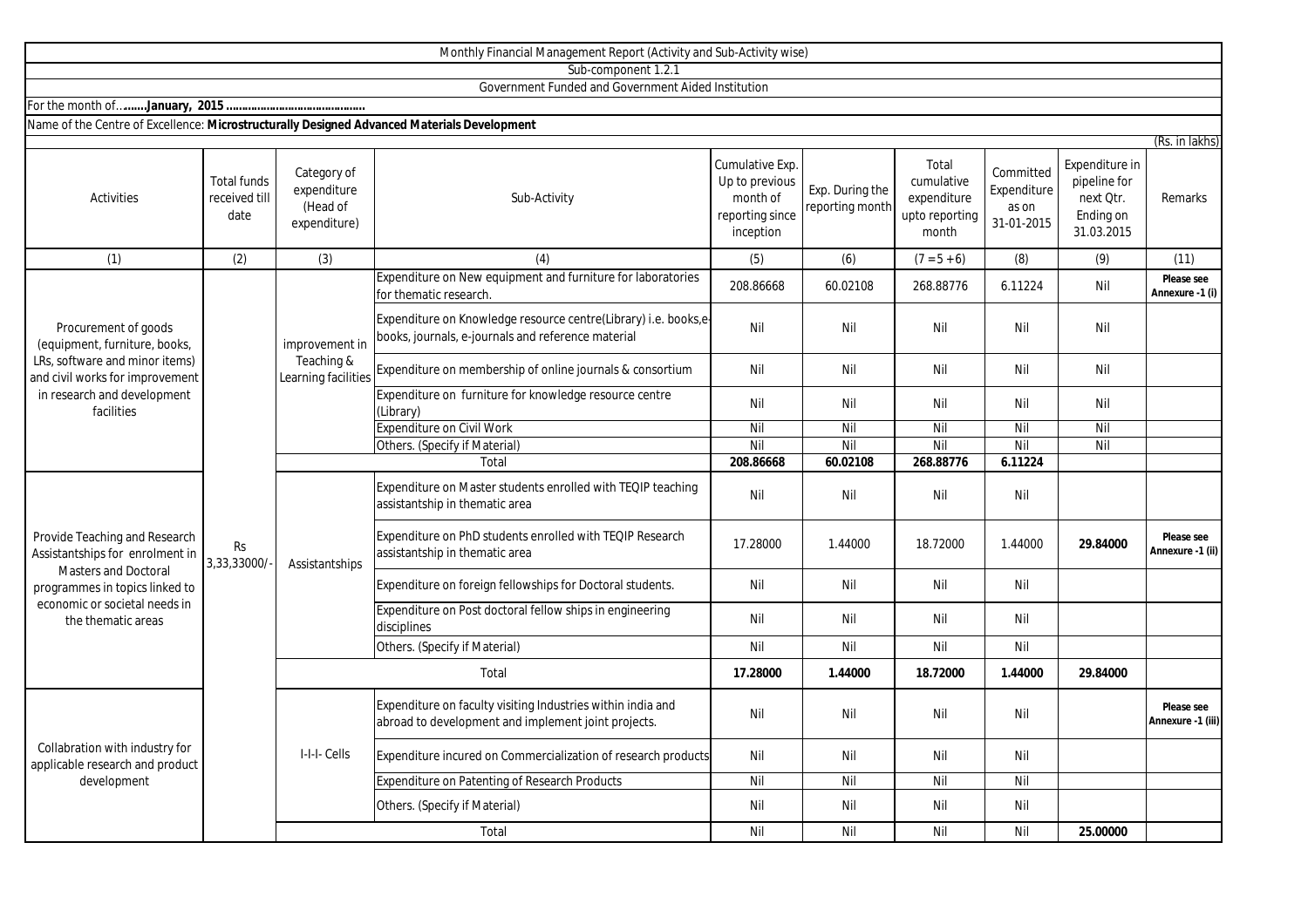| <b>Activities</b>                                                                                                                               | <b>Total funds</b><br>received till<br>date | Category of<br>expenditure<br>(Head of<br>expenditure) | Sub-Activity                                                                                                                                   | Cumulative Exp.<br>Up to previous<br>month of<br>reporting since<br>inception | Exp. During the<br>reporting month | Total<br>cumulative<br>expenditure<br>upto reporting<br>month | Committed<br>Expenditure<br>as on<br>31-01-2015 | Expenditure in<br>pipeline for<br>next Qtr.<br>Ending on<br>31.03.2015 | Remarks                        |
|-------------------------------------------------------------------------------------------------------------------------------------------------|---------------------------------------------|--------------------------------------------------------|------------------------------------------------------------------------------------------------------------------------------------------------|-------------------------------------------------------------------------------|------------------------------------|---------------------------------------------------------------|-------------------------------------------------|------------------------------------------------------------------------|--------------------------------|
|                                                                                                                                                 |                                             | R&D                                                    | Expenditure on Securing sponsored projects and Consultancy<br>assignments                                                                      | Nil                                                                           | Nil                                | Nil                                                           | Nil                                             |                                                                        |                                |
|                                                                                                                                                 |                                             |                                                        | Expenditure on Publication of research papers in peer reviewed<br>journals                                                                     | Nil                                                                           | Nil                                | Nil                                                           | Nil                                             |                                                                        |                                |
|                                                                                                                                                 |                                             |                                                        | Expenditure incured on Commercialization of research products                                                                                  | Nil                                                                           | Nil                                | Nil                                                           | Nil                                             |                                                                        |                                |
|                                                                                                                                                 |                                             |                                                        | <b>Expenditure on Patenting of Research Products</b>                                                                                           | Nil                                                                           | Nil                                | Nil                                                           | Nil                                             |                                                                        |                                |
| National / International<br>collabration for Research and<br>Development activities with<br>Academic Institutions and<br>R<br>& D organisations |                                             |                                                        | Expenditure on amount paid to Consultant for participation in<br>Research & Development and for delivering expert lectures                     | Nil                                                                           | Nil                                | Nil                                                           | Nil                                             |                                                                        | Please see<br>Annexure -1 (iv) |
|                                                                                                                                                 |                                             |                                                        | Expenditure on faculty visiting Industries within india and<br>abroad to development and implement joint projects.                             | Nil                                                                           | Nil                                | Nil                                                           | Nil                                             |                                                                        |                                |
|                                                                                                                                                 |                                             |                                                        | Expenditure on characterization of sample of R & D projects                                                                                    | Nil                                                                           | Nil                                | Nil                                                           | Nil                                             |                                                                        |                                |
|                                                                                                                                                 |                                             |                                                        | Expenditure on Presentation of paper in International Seminar,<br>Conference etc. by Doctoral students                                         | 10.64435                                                                      | 0.27469                            | 10.91904                                                      | Nil                                             |                                                                        |                                |
|                                                                                                                                                 |                                             |                                                        | Others. (Specify if Material)                                                                                                                  | Nil                                                                           | Nil                                | Nil                                                           | Nil                                             |                                                                        |                                |
|                                                                                                                                                 |                                             |                                                        | Total                                                                                                                                          | 10.64435                                                                      | 0.27469                            | 10.91904                                                      | <b>Nil</b>                                      | 39.08096                                                               |                                |
|                                                                                                                                                 |                                             | <b>FSD</b>                                             | Expenditure on faculty training for enhancement of Research<br>competence in thematic areas                                                    | 3.58528                                                                       | $\mathbf 0$                        | 3.58528                                                       | Nil                                             |                                                                        | Please see<br>Annexure -1 (v)  |
| Enhancing research competence<br>of faculty and knowledge sharing<br>in thematic areas, both within<br>India and abroad                         |                                             |                                                        | Expenditure incurred on Participation by faculty in seminars,<br>conferences, workshops and Continuing Education Programes<br>(CEPs) etc.      | Nil                                                                           | Nil                                | Nil                                                           | Nil                                             |                                                                        |                                |
|                                                                                                                                                 |                                             |                                                        | Expenditure on Organizing thematic area training programmes,<br>workshops, seminars, conferences and Continuing Education<br>Programmes (CEPs) | Nil                                                                           | Nil                                | Nil                                                           | Nil                                             |                                                                        |                                |
|                                                                                                                                                 |                                             |                                                        | Expenditure on staff development                                                                                                               | Nil                                                                           | Nil                                | Nil                                                           | Nil                                             |                                                                        |                                |
|                                                                                                                                                 |                                             |                                                        | Expenditure on seed grant to researchers to venture into new<br>directions within the specified theme.                                         | Nil                                                                           | Nil                                | Nil                                                           | Nil                                             |                                                                        |                                |
|                                                                                                                                                 |                                             |                                                        | Others. (Specify if Material)                                                                                                                  | Nil                                                                           | Nil                                | Nil                                                           | Nil                                             |                                                                        |                                |
|                                                                                                                                                 |                                             |                                                        | Total                                                                                                                                          | 3.58528                                                                       | $\bf{0}$                           | 3.58528                                                       | <b>Nil</b>                                      | 46.41472                                                               |                                |
| Incremental operating cost                                                                                                                      |                                             | <b>IOC</b>                                             |                                                                                                                                                | 8.85763                                                                       | 0.29394                            | 9.15157                                                       | 0.29000                                         | 40.55843                                                               | Please see<br>Annexure -1 (vi) |
| <b>GRAND TOTAL</b>                                                                                                                              |                                             |                                                        | 249.23394                                                                                                                                      | 62.02971                                                                      | 311.26365                          | 7.84224                                                       | 180.89411                                       |                                                                        |                                |

| 200.54568 | 1.96500  |                    |
|-----------|----------|--------------------|
| 53.02108  | 13.35600 |                    |
| 253.56676 |          | 15.32100 268.88776 |